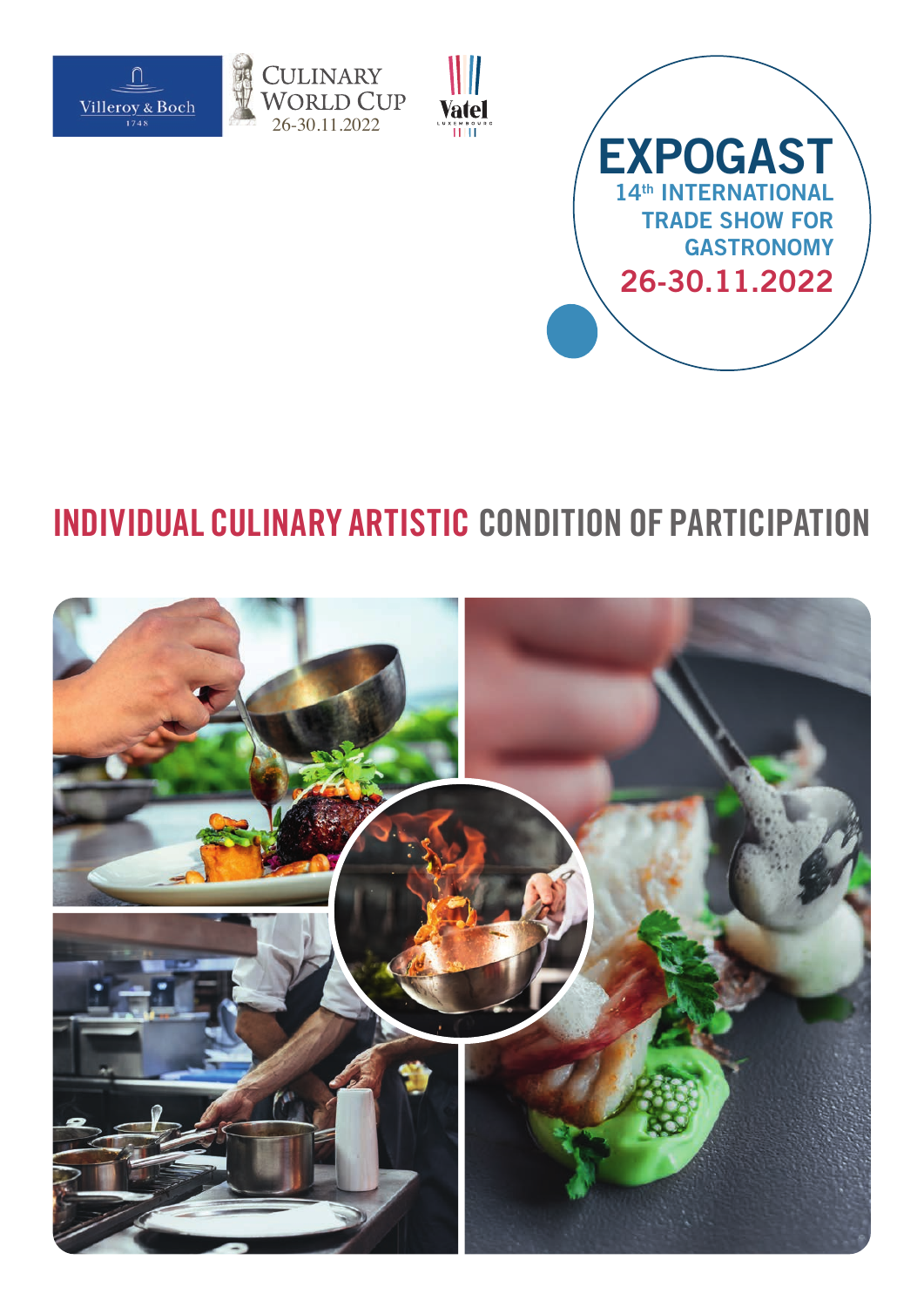



Organiser and responsible supervisor of the international culinary exhibition EXPOGAST 2022 Villeroy & Boch - Culinary World Cup: Vatel Luxembourg, Association of professional chefs of the Grand Duchy of Luxembourg, Amitié Gastronomique Francois Vatel.

For all information concerning the competition in relation to EXPOGAST 2022 Villeroy & Boch - Culinary World Cup please check our website **www.vatel.lu** or contact us by email: **cwc@pt.lu**











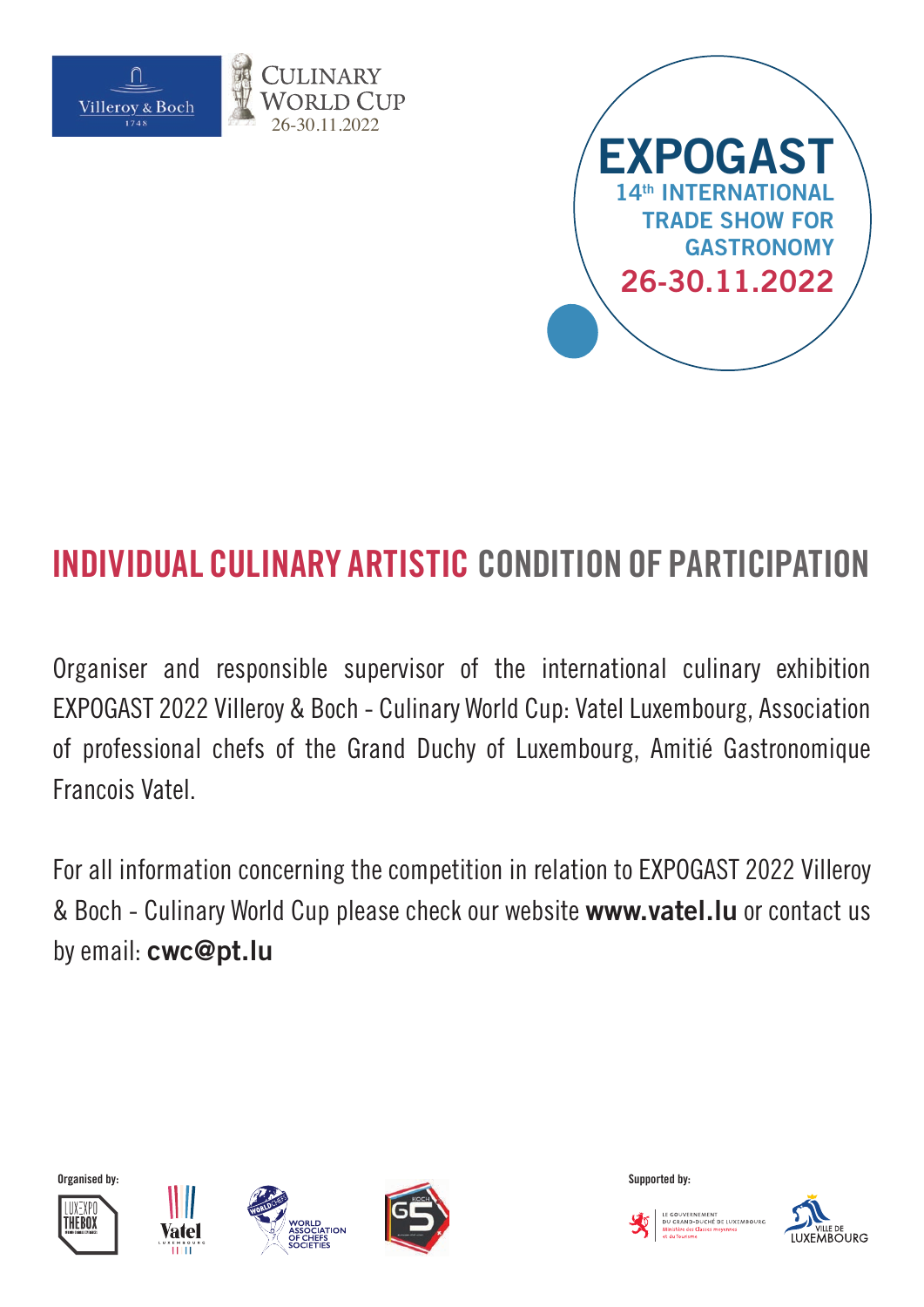

| <b>Duration</b>                                               | The Expogast 2022 - Villeroy&Boch Culinary World Cup takes place from Saturday 26 <sup>th</sup> of November to Wednesday<br>30 <sup>th</sup> of November 2022 at Luxexpo The Box, Luxembourg-Kirchberg.                                                                                                                                                                                                                                                                                                                                                                                                                                                                                                                                                                                                 |  |  |  |
|---------------------------------------------------------------|---------------------------------------------------------------------------------------------------------------------------------------------------------------------------------------------------------------------------------------------------------------------------------------------------------------------------------------------------------------------------------------------------------------------------------------------------------------------------------------------------------------------------------------------------------------------------------------------------------------------------------------------------------------------------------------------------------------------------------------------------------------------------------------------------------|--|--|--|
| <b>Opening hours</b>                                          | The exhibition is open daily:<br>For the participants from 5.00 am to 9.30 pm<br>For visitors from 11.00 am to 9.00 pm<br>The national teams are going to be officially introduced during the opening ceremony which takes place on Friday<br>the 25 <sup>th</sup> November 2022 at 5.00 pm at Luxexpo The Box, Luxembourg-Kirchberg.                                                                                                                                                                                                                                                                                                                                                                                                                                                                   |  |  |  |
| <b>Opening Ceremony</b>                                       |                                                                                                                                                                                                                                                                                                                                                                                                                                                                                                                                                                                                                                                                                                                                                                                                         |  |  |  |
| <b>Closing Ceremony</b>                                       | The award ceremony and the announcement of the Expogast 2022 - Culinary World Cup winners will take place on<br>Thursday the 1st December 2022 at 2:00 pm at Luxexpo The Box, Luxembourg-Kirchberg.                                                                                                                                                                                                                                                                                                                                                                                                                                                                                                                                                                                                     |  |  |  |
| <b>Daily Ceremony</b>                                         | The daily ceremony with the announcement of the medals and diplomas of the day (cold exhibition) takes place on<br>each competition day at 5.00 pm. (For organization al matters, changes might be possible)                                                                                                                                                                                                                                                                                                                                                                                                                                                                                                                                                                                            |  |  |  |
| <b>Registration</b>                                           | Online registration must be done via www.vatel.lu.<br>For further information or questions in relation to the online registration, contact us by email: cwc@pt.lu.                                                                                                                                                                                                                                                                                                                                                                                                                                                                                                                                                                                                                                      |  |  |  |
| <b>Registration ends on</b><br>1 <sup>st</sup> of August 2022 | The final and complete registration with the nominal announcement of the competitors name must be made until<br>the 1st August 2022.<br>The competitor will be asked to pay a participation fee of 75 Euro.<br>The payment of the registration fee must be done via online payment during the registration process<br>(VISA, MASTERCARD). The competitor can only participate if the 75 Euro have been received.<br>Transfer costs are at the expense of the competitor.<br>The registration fee includes 2 entry tickets to the exhibition.<br>All the required documents such as entry tickets will be handed out at the VATEL office Entrée Nord at Luxexpo The<br>Box, Luxembourg-Kirchberg up on Thursday the 24 <sup>th</sup> November 2022 from 10.00 am onwards, if all fees have been<br>paid. |  |  |  |
| <b>Registration modifications</b>                             | Once the registration is complete, the competitor will be sent an e-mail including its login and password informa-<br>tion in in case the competitor might modify its registration (free of charge) before October 1 <sup>st</sup> 2022.<br>Passed that date, the request for further changes can only to be processed by mail cwc@pt.lu or during the<br>competition at the jury administration office. Any changes will be charged at 50 Euro each. This payment must be<br>done at the registration desk upon arrival or for later changes at the jury administration office.                                                                                                                                                                                                                        |  |  |  |
| <b>Customs</b>                                                | Generally, there should be no problem with the import of goods in limited quantities into Luxembourg.<br>From overseas the regulations must be respected. Each participant receives - upon request - a participation card,<br>which has to be shown at customs upon request. Each imported good underlies the health and hygienic food<br>regulations as defined by the EU.                                                                                                                                                                                                                                                                                                                                                                                                                             |  |  |  |
| <b>Goods and raw</b><br><b>materials</b>                      | All goods and raw materials required for the preparation of the exhibits are available at the best quality in<br>Luxembourg. As an order in advance is necessary, the participants can receive a list of special shops upon request.<br>The competitor must procure all products by her-/himself.                                                                                                                                                                                                                                                                                                                                                                                                                                                                                                       |  |  |  |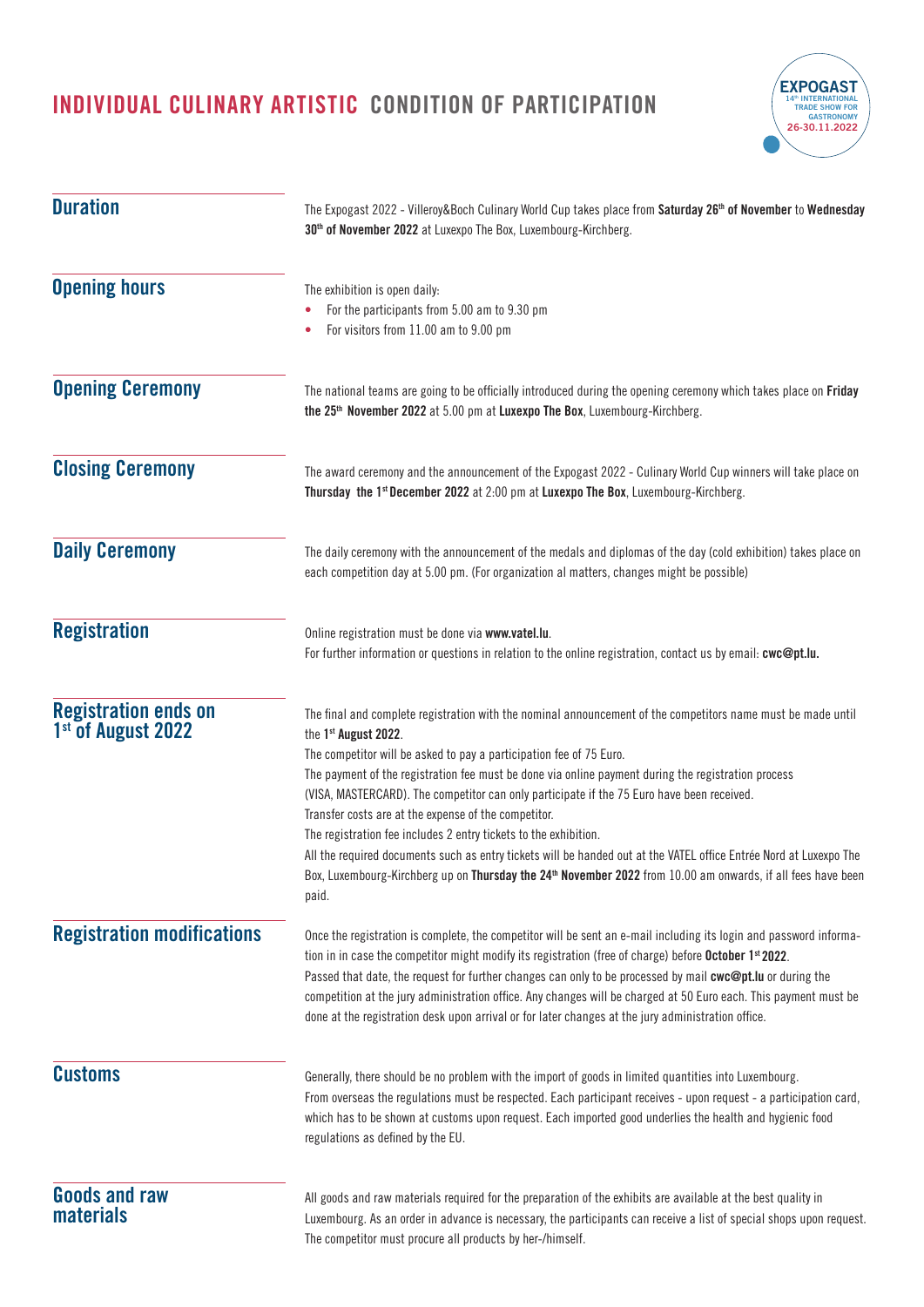

| <b>Material costs</b>                            | The cost of materials for the exhibition items and decorations are at the expense of the competitor.                                                                                                                                                                                                                                                                                                                                                                          |  |  |  |
|--------------------------------------------------|-------------------------------------------------------------------------------------------------------------------------------------------------------------------------------------------------------------------------------------------------------------------------------------------------------------------------------------------------------------------------------------------------------------------------------------------------------------------------------|--|--|--|
| <b>Preparation of the</b><br>exhibits            | The competitor has to organize the workplace for the preparation of the exhibits by her/himself.<br><b>INDIVIDUAL CULINARY ARTISTIC (D1)</b><br>While the program of Culinary Art, nutritional and economic factors play the main role, Culinary Artistic (cat. D1)<br>is about show and artistry. The exhibits in this category should demonstrate to the visitor the difference between<br>cookery and culinary artistry.                                                   |  |  |  |
|                                                  |                                                                                                                                                                                                                                                                                                                                                                                                                                                                               |  |  |  |
| <b>Culinary Artistry showpieces</b>              |                                                                                                                                                                                                                                                                                                                                                                                                                                                                               |  |  |  |
| <b>Category D 1:</b><br><b>Culinary Artistry</b> | Cold food decorations and showpieces are sculptures made out of margarine, ice, salt, or cut into decorative shapes<br>and forms, etc.<br>Height minimum 60 cm and maximum 150 cm including the base<br>Base maximum 80 cm x 80 cm x 12 cm (height)<br>Display may extend beyond width and length of the base but cannot exceed the maximum height.                                                                                                                           |  |  |  |
| <b>Table</b>                                     | $1 \times 1.5$ m = 1.5 m <sup>2</sup> – White table top and white skirting.<br>۰<br>For safety reasons in the hall it is forbidden to dismantle the tables or to add one's own tables.<br>۰<br>1 power supply of 220 volt, 16 A is available under the table.                                                                                                                                                                                                                 |  |  |  |
| <b>Labelling</b>                                 | The plates and exhibition items have to be uniformly labelled in order to allow to understand them correctly.<br>(Names of the finger food & the dishes)<br>Each competitor must place his entry card (with participation QR code next to the object.<br>Every table card that doesn't match with the given QR code on the exhibition table will not be judged.<br>The organizer has the right to remove plates that do not fulfil the standard requirements of culinary art. |  |  |  |
| <b>Exhibition of the</b><br>program              | The exhibits must be exhibited on time at 7.00 am.<br>Out of consideration for the visitors, the withdrawal of the exhibits is only permitted after 8.30 pm.<br>Exhibits and parts of them may only be presented once.                                                                                                                                                                                                                                                        |  |  |  |
| <b>Judging</b>                                   | International jury<br>Judges are all accredited in culinary artistic<br>۰<br>The jury can cut any of the items if necessary<br>۰<br>Culinary artistic will not be tasted<br>٠<br>The decisions of the jury are final and irrevocable<br>۰                                                                                                                                                                                                                                     |  |  |  |
|                                                  | All exhibited items will be judged individually according to the 100 points system. No half points will be awarded.<br>Exhibits or parts of them may only be presented once.<br>In case of breach of the above-mentioned rules the respective competitor will be penalized with a deduction of<br>10 points obtained in his category by decree of the chairman of the jury.                                                                                                   |  |  |  |